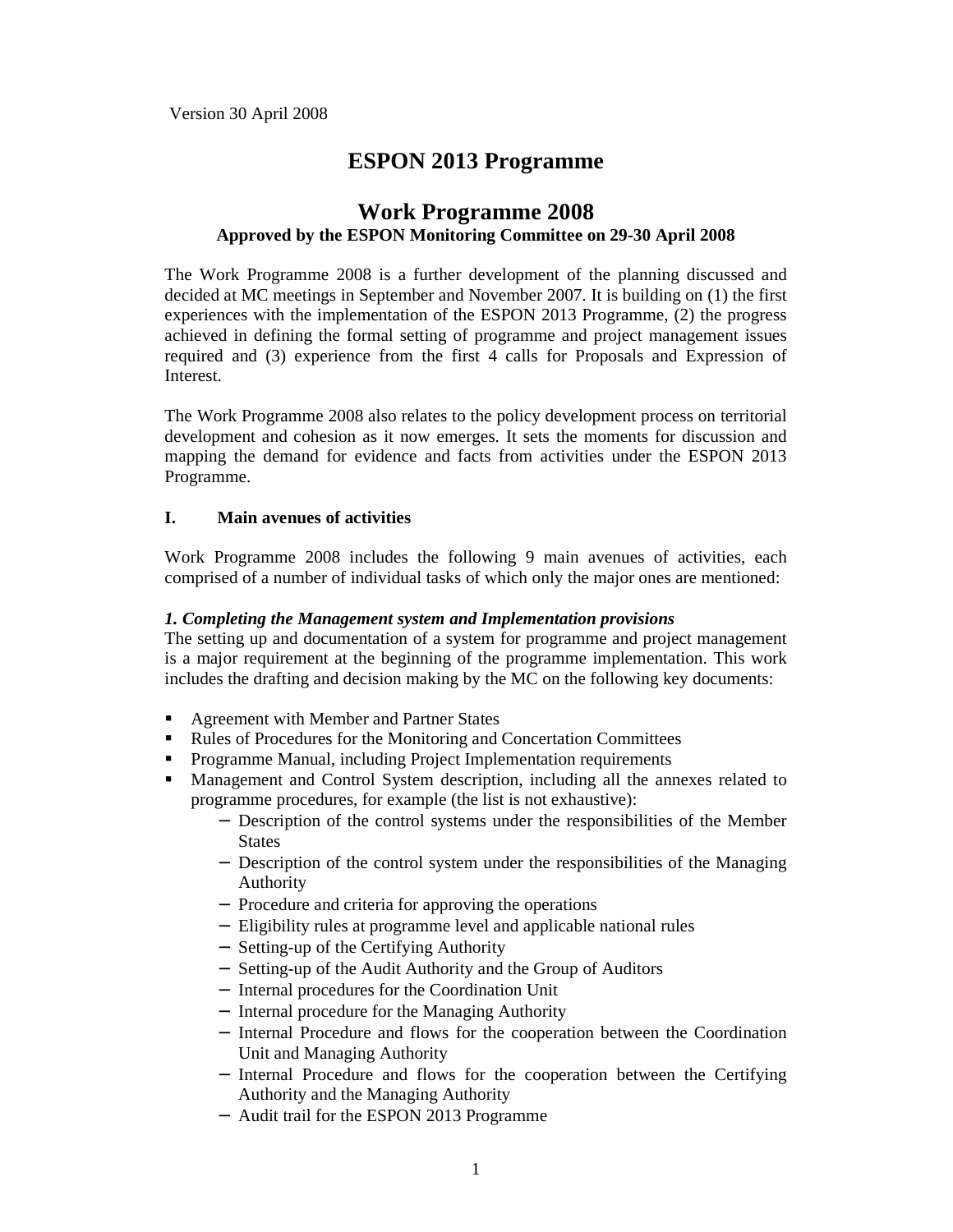- − Computerised system for the management of the assistance
- Communication Plan
- Audit strategy
- Compliance Assessment
- **Tendering of the externalisation of the controls**
- **ECP** nomination

The description shall be submitted to the Commission at the latest by 6 November 2008 together with a satisfactory compliance assessment. However, due to the fact the Audit Strategy and the tendering procedure for the selection of the external independent auditor have a different scheduled due to the EU regulation, a complete draft of the Management and Control System Description shall be ready by mid May 2008 at the latest.

A close cooperation is in place with the other networking programmes (Interact, Urbact, Interreg IV C) in order to achieve synergies in the configuration and preparation of implementation provisions related to the EC Regulations. This cooperation will continue and be consolidated throughout the programme implementation.

#### *2. Priority 1: Applied Research projects*

The first round of projects will be launched in January 2008. The Call for Proposal will expire in March 2008 and the proposals received will be evaluated. Evaluations will first be done on eligibility criteria as decided by the MC. Eligible proposals and expression of interest will then be evaluated and scored on content, management and partnership related criteria, decided as part of the Programme Manual.

The first round of projects will address the following themes as defined in the ESPON 2013 Operational Programme:

- Cities and urban system
- Rural areas development
- Demography and migration
- Climate change
- **Energy price increase**
- TIA (territorial impact assessment)

The MC will take decision on the best TPG and the Lead Partner to contract for these projects in April 2008. At the same time, the MC will select the two experts that shall perform as Sounding Board for each project. The project implementation will begin shortly after when a contract is signed. A kick-of event for all projects are foreseen, where also the requirements in terms of financial management will be treated separately as a course in complying correctly with the rules.

During spring 2008 the formulation of project themes for the second round of applied research projects will begin. This process will include a screening of the demand based on a questionnaire to key stakeholders. During autumn 2008, project specifications are envisaged to take shape.

The second call for project proposals are envisaged to be launched in January 2009. The Concertation Committee will play an important role in preparing the project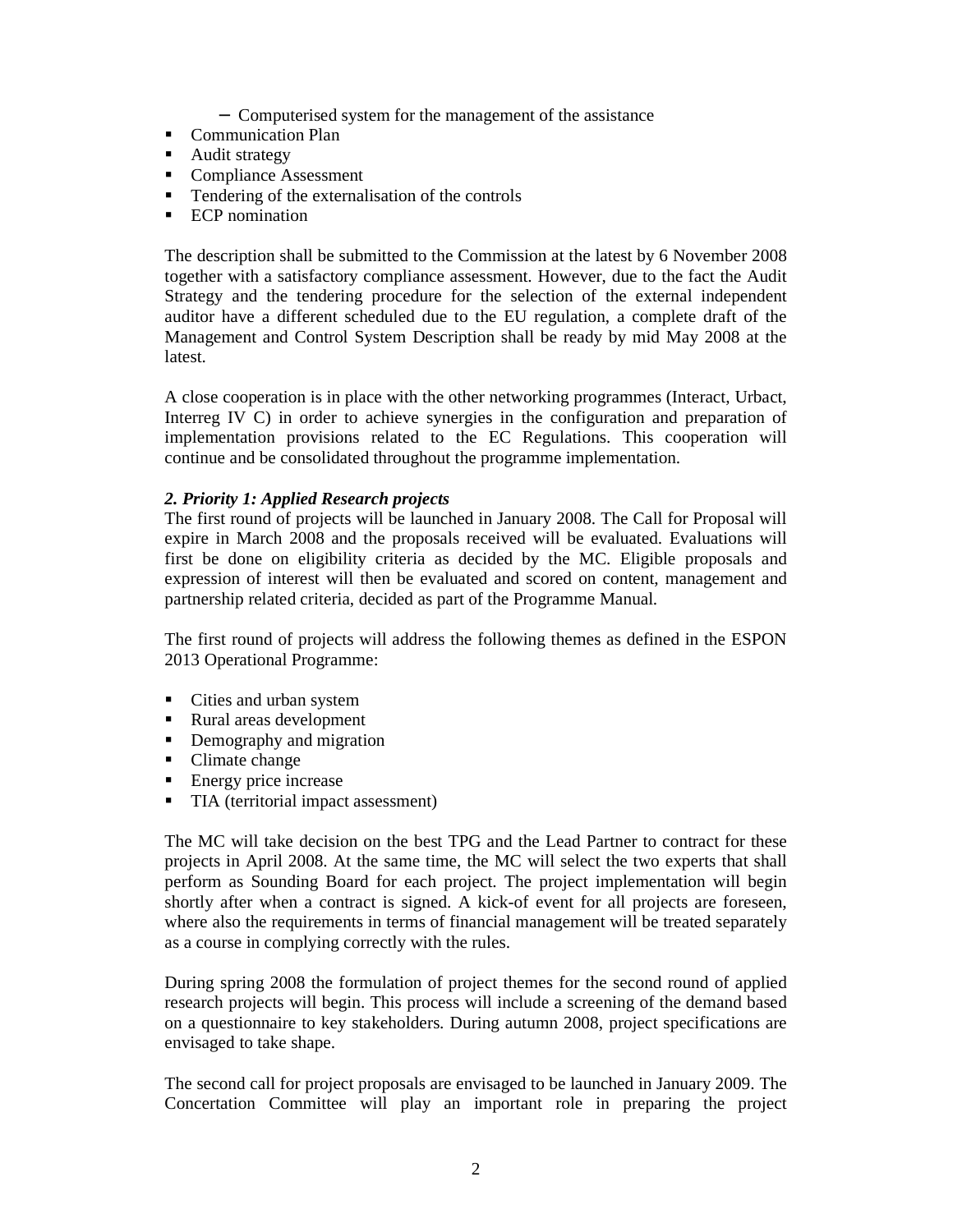specifications for these projects before the MC will decide on their launch in October 2008. In the process of mapping the demand for ESPON results the open ESPON seminar in Portoroz may as well as other events in 2008 provide interesting demands on possible themes for applied research projects.

#### *3. Knowledge Support System (pool of experts for Sounding Boards)*

The Knowledge Support System will be launched in January 2008 as a Call for Interest. The deadline for expressing willingness to perform as experts in sounding boards will expire in March 2008, after which the pool of eligible and qualified experts will be systematised in a database. The first experts will be selected in April 2008 by the MC for the Sounding boards related to the first round of Priority 1 projects. The individual experts will then be contracted by the Management Authority to provide the service envisaged.

Further calls for Expression of Interest for the KSS will depend on the match between the skills of experts in the system and the themes of the second round of Applied Research Projects. In case of need steps will be taken to prepare for an enlargement of the pool of experts.

# *4. Priority 2: Targeted analysis*

The Call for Interest from stakeholders for this new type of ESPON projects will be launched in January 2008, at the same event as mentioned above. The Call for Interest will be open until March 2008 followed by an evaluation process, synchrone to Priority 1, and lead to the decision of the MC in April 2008 on the best ideas for targeted analysis in partnership with the stakeholders.

Hereafter, the projects will start with the detailed specification of the targeted analysis in cooperation with the stakeholders behind the project ideas. Call for Proposals for the Targeted Analysis will be pre-announced in May 2008 and opened in July 2008. The deadline for presenting proposals will expire in September 2008 and the decided evaluation steps undertaken leading to the decision of the MC in October 2008 concerning the first round of Priority 2 projects. This round is considered as a test phase to get experience from a manageable number of projects. The CC will provide advice on the project specifications during this process.

The next Call for Expression of Interest resulting in further Targeted Analysis is previewed launched by January 2009.

# *5. Priority 3: Scientific Platform*

Under this Priority a first project on the ESPON 2013 Database will be launched in January 2008. It will follow the same procedure and timing as the first round of Priority 1 projects.

The following additional project is envisaged launched in a call for Proposals in July 2008 under Priority 3:

 Exploratory project on territorial indicators and indices for launch in July 2008 (conceptual design etc.)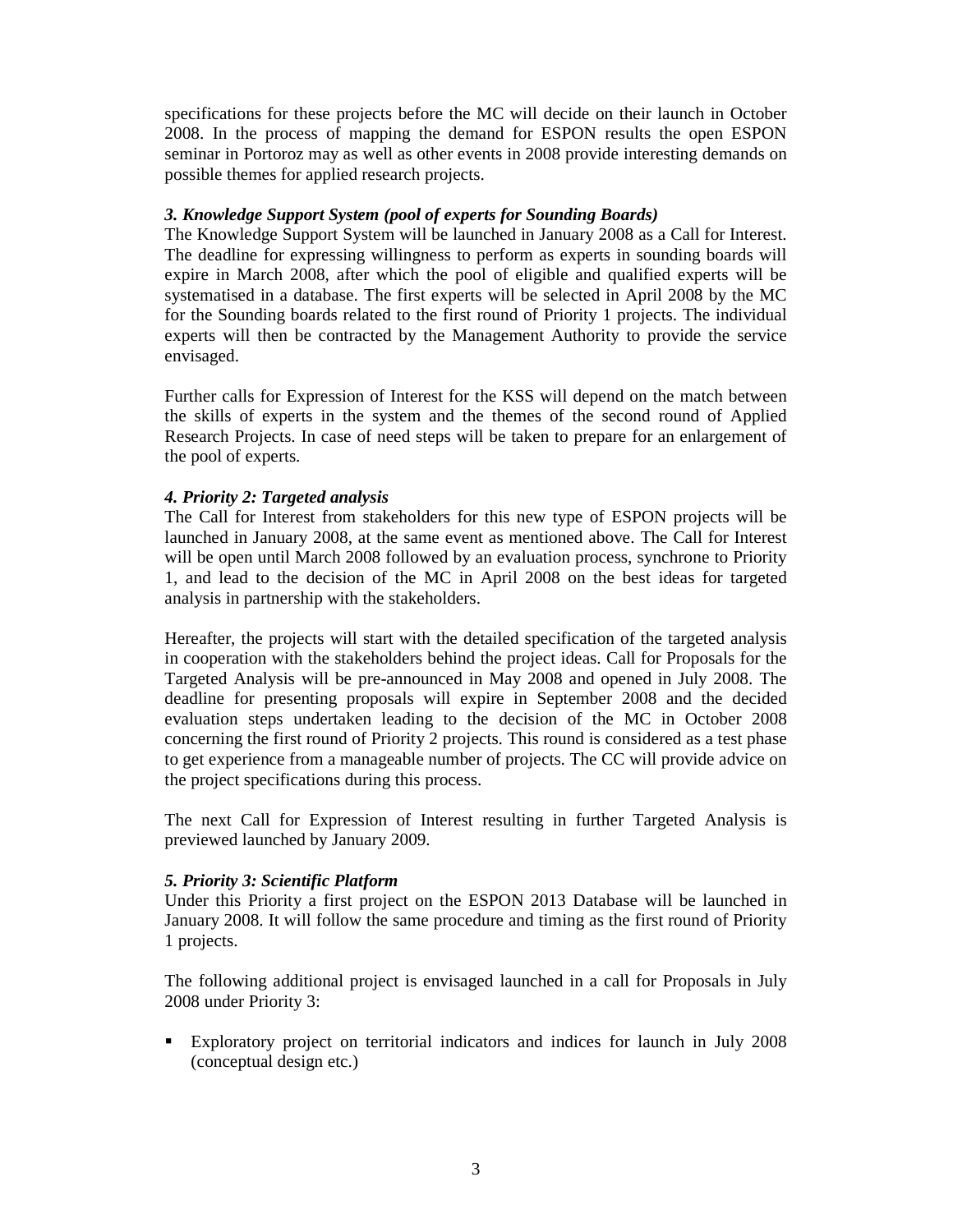The exploratory project on Territorial Indicators and Indices will be followed up by a project of implementation in 2009. The specifications for the project on territorial indicators and on territorial monitoring system will be nourished by open seminars in spring and eventually in autumn respectively. Project specifications for a project producing a Territorial Monitoring System will start being prepared during 2008 for launch during 2009. The CC will provide advice on the development of these project specifications.

In addition, a number of actions will be engaged under service contracts following Calls for Tender in accordance with Luxembourg law. In spring 2008 the following actions are envisaged:

- 2 projects on the tools:
	- − Further improvement of the functionality of the Hyperatlas mapping facility
	- − Handbook on standard typologies for types of regions with specific territorial features (rural, mountain, islands, coastal, etc.)
- **2** projects on update of indicators and maps in order to observe territorial trends:
	- − Accessibility of air and multimodal transport
	- − Demography and migration typology.

During the course of 2008 the MC might decide further actions related to the ESPON Scientific Platform on tools and update of maps.

## *6. Priority 4: Capitalisation, publications and analysis*

The first actions under this Priority will include the setting up of a preliminary ESPON 2013 website that should be ready by January 2008, capable of providing the information necessary for potential beneficiaries interested in ESPON projects.

The necessary actions for establishing a smooth operation related to capitalisation will be undertaken in spring 2008 and put for decision of the MC in April. These actions will be launched as contracts for service provision according to Luxembourg law and include:

- − A Capitalisation Strategy envisaged giving guidance and concrete actions for the capitalisation of ESPON results during 2008-2015.
- − A Corporate Identity and Lay-out development for the ESPON 2013 Programme that shall ensure the continuation to the existing identity and provide for an immediate recognition of the new programme. The corporate identity and lay-out shall be documented in a Manual and be easily applicable for the new website, publications, promotional material, etc as well as for beneficiaries of the Programme..
- − An ESPON Webservice including the structuring and programming of the ESPON 2013 Website and the integration of other web facilities. A particular outcome will be that the current ESPON 2013 section on the old ESPON website during 2008 will be transformed into a real ESPON 2013 Website.
- − Printing of ESPON publications and other ESPON materials for promotion, press use, stationary etc.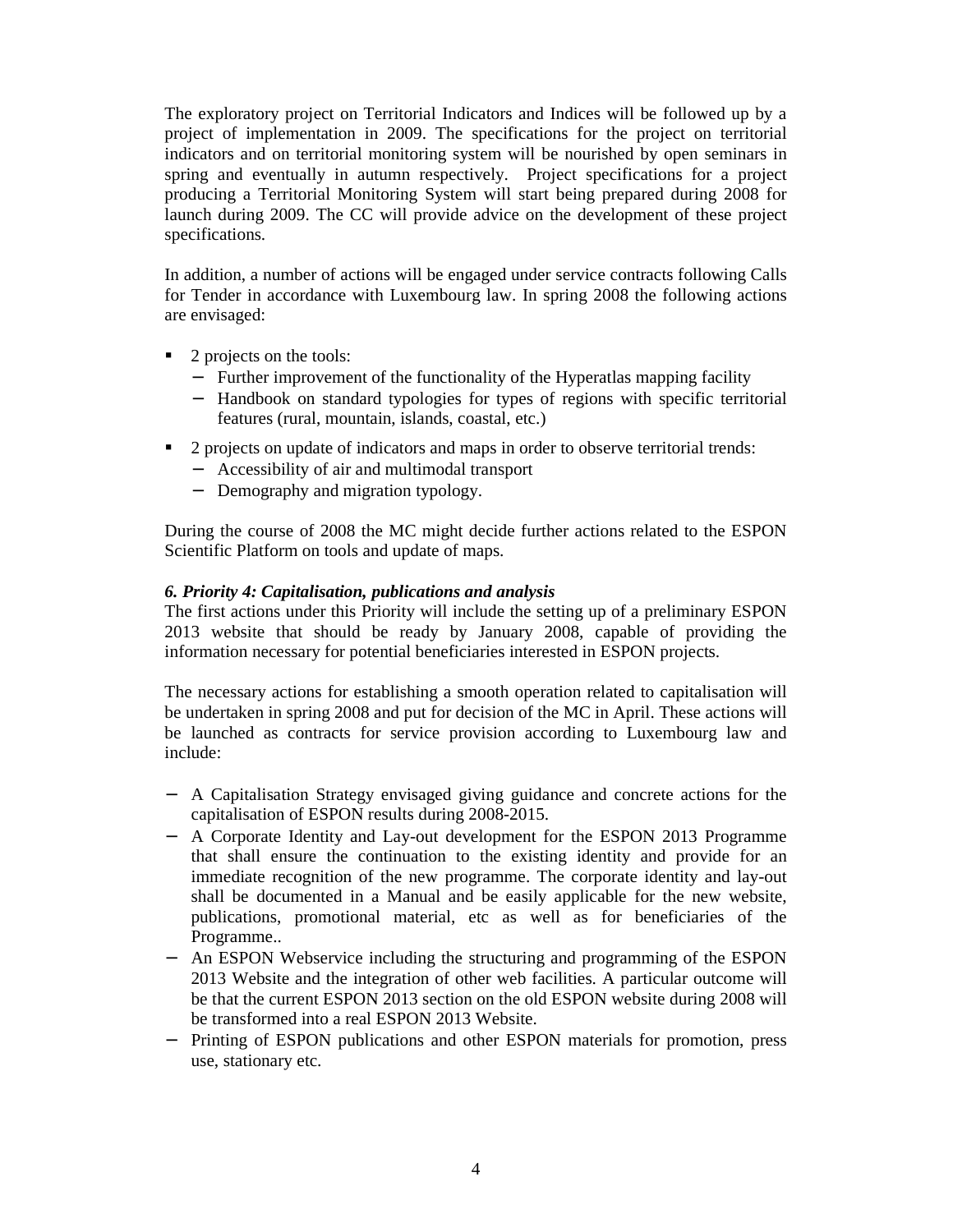In order for the ESPON 2013 Programme to stay visible in 2008 a short publication is envisaged in a new series of publications, called ESPON Territorial Observations. The basis for the first two volumes will be the new results from the update of indicators and maps previewed under Priority 3.

Concerning European conferences and events, it is foreseen to carry through one open seminar in Slovenia, Portoroz in June 2008 as well as 1-2 open ESPON workshops at the CU.

For the Transnational Activities foreseen implemented by the ECP Network, the launch of the first round of projects has so far been scheduled for July 2008. However, as the formalities necessary for confirming the ECP Network may need more time, the launch of the first call for projects on Transnational Activities will probably be postponed to January 2009.

However, in order to allow for starting the ECP networking, the MC will have to appoint and document the selection of the national ECP, constitute the ECP Network as soon as possible. In any case, the CU foresees to inform and start meetings during 2008 with the ECP Network, probably in June 2008 for the first of two previewed.

#### *7. Priority 5: Technical Assistance, Analytical Support and Communication*

The Management and Control System description will require the completion of a series of individual documents, such as the complete applicants' pack (including the computerised application forms for all type of actions, including for the KSS), subsidy contract template, partnership agreement template, cooperation agreement template, evaluation procedures, internal procedures, in particular internal procedures for all programme authorities and their cooperation (including public procurement procedure and standard service contract), financial control procedures (first and second level), and complete programme audit trail (which this time includes as well the selection and approval procedure of the operations, differently from the previous programming period).

A computerised management system is as well a requirement of the regulation and shall be in place at the moment of the approval of the first operations and its functioning described in the document.

The Communication Plan for the entire programming period was approved by the MC in November 2007. The Communication Plan includes as well the Action Plan for 2008 which foresee the following elements:

- One major event launching the Operational Programme and the first call for proposals and call for expression of interests
- Elaboration of the relevant sections of the website targeting potential beneficiaries and beneficiaries, including the elaboration of the list of beneficiaries that have to be published on the website according to the requirements of the regulation (together with the name of the operation and the amount of public funding allocated)
- Completion of the programme management database
- Elaboration of short articles on the launch of the call for proposals and call for expression of interest to be included in the newsletter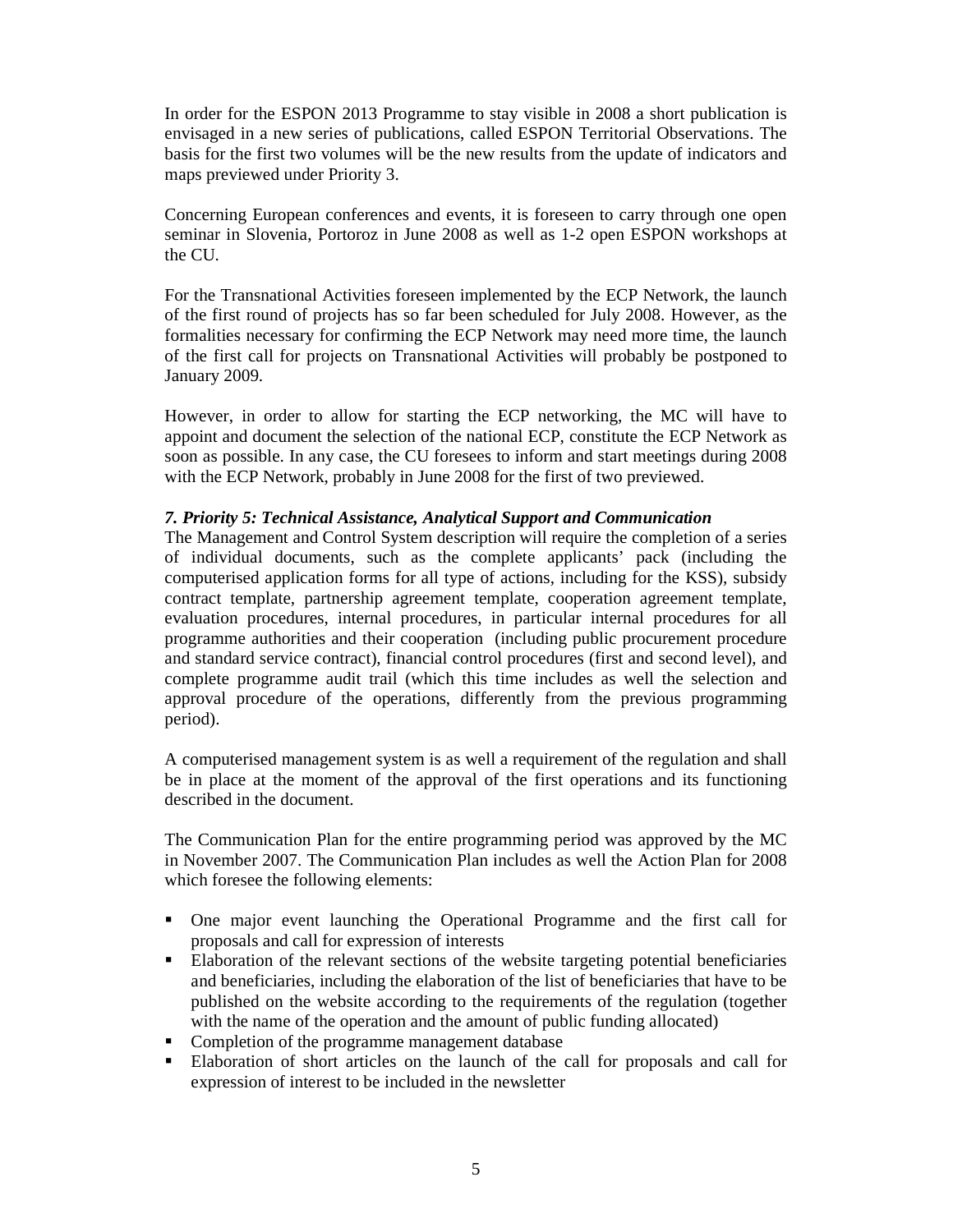- Elaboration of press releases related to the launch of the Operational Programme and to the second round of calls foreseen for July 2008
- Participation to at least four external events to present the Operational Programme and the funding and cooperation opportunities available
- Between two and three seminars for potential beneficiaries
- Between two and three Lead Partners seminars
- Between two and three Financial workshops (which participation is mandatory for the financial managers of Lead and Project partners of approved operations)
- The elaboration of information and promotional materials on the funding opportunities and the conditions to apply for them

The Communication Plan as approved by the MC shall be submitted to the Commission for approval by 7 March 2008 at the latest.

In support of an efficient programme and project management, and as required by the regulation, a computerised Financial Management and Monitoring System will be established and programmed early 2008. The computerised system shall be fully operational by end of June 2008 in order to allow for the AA to check its compliance with the regulation. The system shall as well be verified by the external auditor that will be contracted for the implementation of the system audit which will take place in the autumn 2008.

In order to valorise the dialogue between MC members, ECP network and the Lead and Project Partners involved in the contracted projects from the first round of calls an internal ESPON seminar will take place in October 2008 in Grenoble, France.

Setting up the ESPON Contact Point Network will be implemented as soon as MC member countries have nominated their national ECP and documented the selection process accordingly. The obligation to nominate ECP's is included in the MA Agreement. The complete ECP network should be in place as early as possible in 2008.

Two ECP meeting are envisaged organised in 2008: the first as soon as the nomination is confirmed of the MC which will take the form a kick-of meeting; a second one after the closure of the first call for the transnational activities and the decision of the MC on the projects approved by late October 2008.

Finally, the CU will start elaborating the Annual Report for 2008 which will have to be submitted to the European Commission by 30 June 2009 following a formal approval of the MC.

By the 30 April 2008 the Managing Authority will have as well to submit to the European Commission the Forecast Payment for 2008 and 2009.

#### *8. Audit requirements*

The first meeting of the Group of Auditor is scheduled for the 18 March 2008. During this meeting the GoA will approved the Rules of Procedure, take a decision on the externalisation of the implementation of the on-the-spot checks, discuss and approve the Terms of Reference for the selection and contracting of the external independent auditor and debate on the main elements of the audit strategy, in particular the sampling methodology.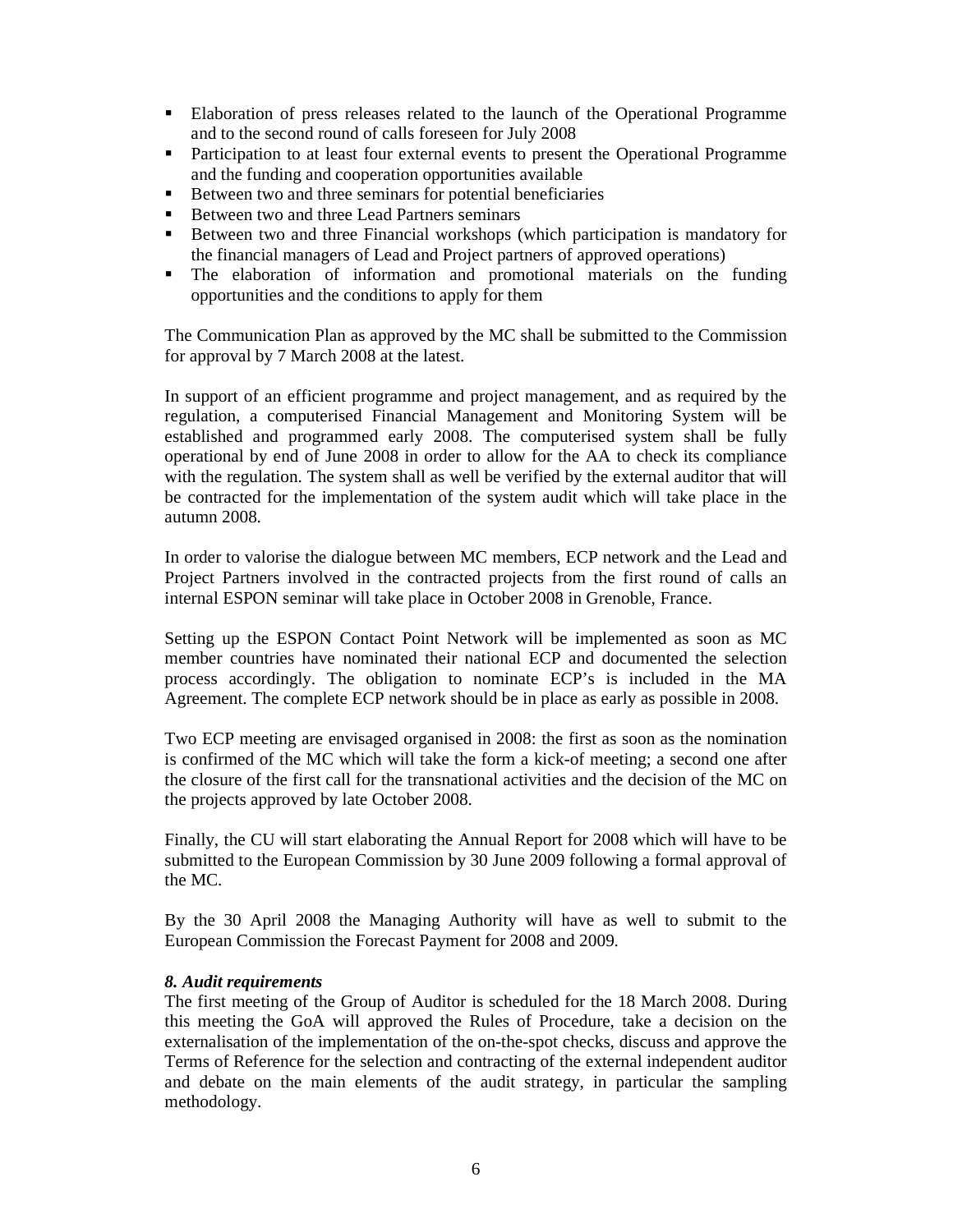The Audit Strategy and the Risk Analysis will be elaborated by the AA with the support of the ESPON CU and as well the ToR for the selection of the external auditor. The tendering procedure will be launched no later than May 2008 to have a decision on the contracted external auditor at the latest by the end of the summer 2008.

By the beginning of August 2008 the Audit Authority will have to submit to the Commission the final Audit Strategy. By that time the Management and Control Description needs to be finalised also to allow the Audit Authority to prepare the Compliance assessment that needs to be submitted together with the Management and Control System Description.

According to the timetable of the regulation, a system audit of the ESPON 2013 Programme and an audit of the Technical Assistance and Managing Authority expenditure (in the framework of Priority  $1 - \text{KSS}$  and Priorities 2-3-4) will have to take place already in autumn 2008. The exact period will be decided following the tendering procedure for the selection of the independent external auditor but most probably will take place during the month of November.

A second meeting of the Group of Auditors is as well foreseen to take place in November 2008 to approve the audit methodology, the results of the system audit and of the on-the-spot-checks, and the sample of projects to be checked during the first half of 2009.

## *9. Planning of activities for 2009 and beyond*

During 2008 the long term planning of activities will be further detailed. It is envisaged to implement yearly rhythms for the implementation of different Priorities and actions. The planning is necessary to ensure a smooth and efficient implementation of the ESPON 2013 Programme.

#### **II. Calendar for 2008**

#### *1. Monitoring Committee meetings*

A written procedure will be conducted in December 2007 or January 2008 in order to launch the programme and the first calls for proposals and interest in January 2007 in Bruxelles. More written procedures are envisaged, in particular in the first part of 2008 until the basic procedural elements are in place in order for the programme to decide and contract actions.

The Monitoring Committee is envisaged to convey ordinary meetings on 29-30 April 2008 in Luxembourg and on 13-14 October 2008 in Grenoble.

In order to be able to ensure an efficient rhythm in the programme implementation written procedures are foreseen in June and December. The MC can eventually decide on additional MC meetings in stead of written procedures.

#### *2. Concertation Committee meetings*

The CC will convey ordinary meetings normally at least 6 weeks in advance of each MC meeting in order to prepare for the meetings. At the spring meeting in 2008, the CC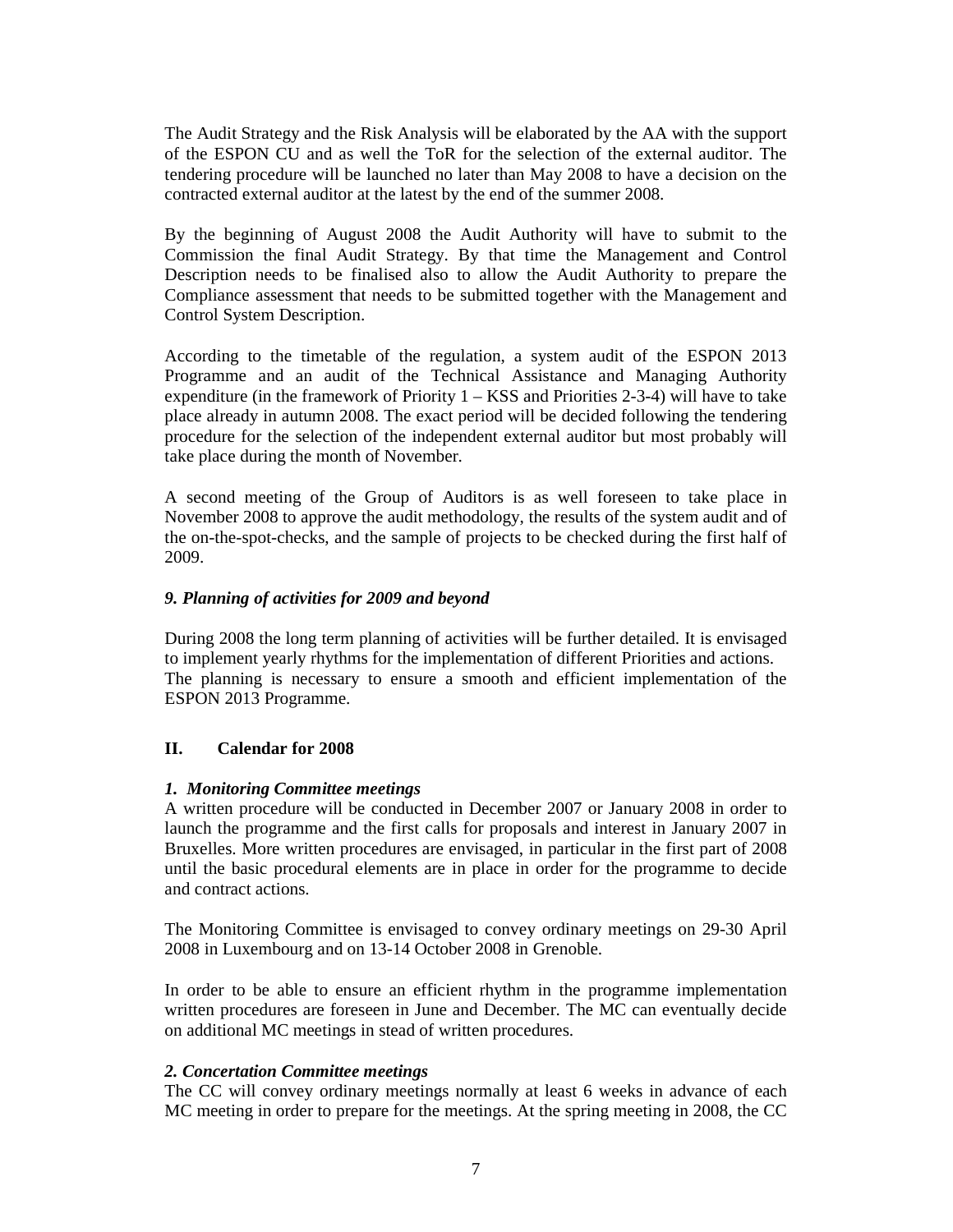will give its first advice related to projects to be launched in July 2008 under Priority 2 and 3. During autumn 2008 the CC will in particular address the themes and project specifications for the next round of applied research projects under Priority 1.

#### *3. ECP meetings*

Depending on the national nomination and documentation of the ECP selection, it is envisaged to stage two meeting of the ECP during 2008. The first will be a meeting informing and discussing the role of the ECP Network in the implementation of the ESPON 2013 Programme. A second meeting might, depending on the timing of the launch of the first call for Proposals for Transnational Activities under Priority 4, address the draft specification of projects.

#### *4. The CU in Luxembourg*

The organisational support for the ESPON 2013 Programme is established in Luxembourg. The Management Authority has undertaken the clarifications necessary related to establishing a Certifying Authority and Auditing Authority related to the programme.

The ESPON Coordination Unit will during 2008 welcome the colleagues remaining and become fully staffed. In early 2008, three colleagues selected as Project Expert and Cluster Coordinator for Capitalisation, Publications and Analysis, the Project Expert/Capitalisation and Communication and the Assistant for CA support (half time).

During spring 2008 the post as Project Expert for Data, Statistics and Mapping will be processed as well as the post provided by the Partner States will be defined and advertised.

#### **III. Timetable for 2008**

The tentative timing of activities envisaged setting up the ESPON 2013 Programme can summarised in table showing the major milestones.

(Abbreviations:

AA=Audit Authority AP=Applied Research CC=Concertation Committee Deadl.=Deadline ECP=ESPON Contact Points FM=Financial Management FinDraft= Final Draft GoA=Group of Auditors KSS=Knowledge Support System MC=Monitoring Committee P1, P2, P3 and P4=Prioirities of the ESPON 2013 Programme Preann.=Pre-announcement PS=Project Specification Subm.=Submission TA=Targeted Analysis TA-WG=Territorial Agenda Working Groups TerObs=Publication on Territorial Observations)